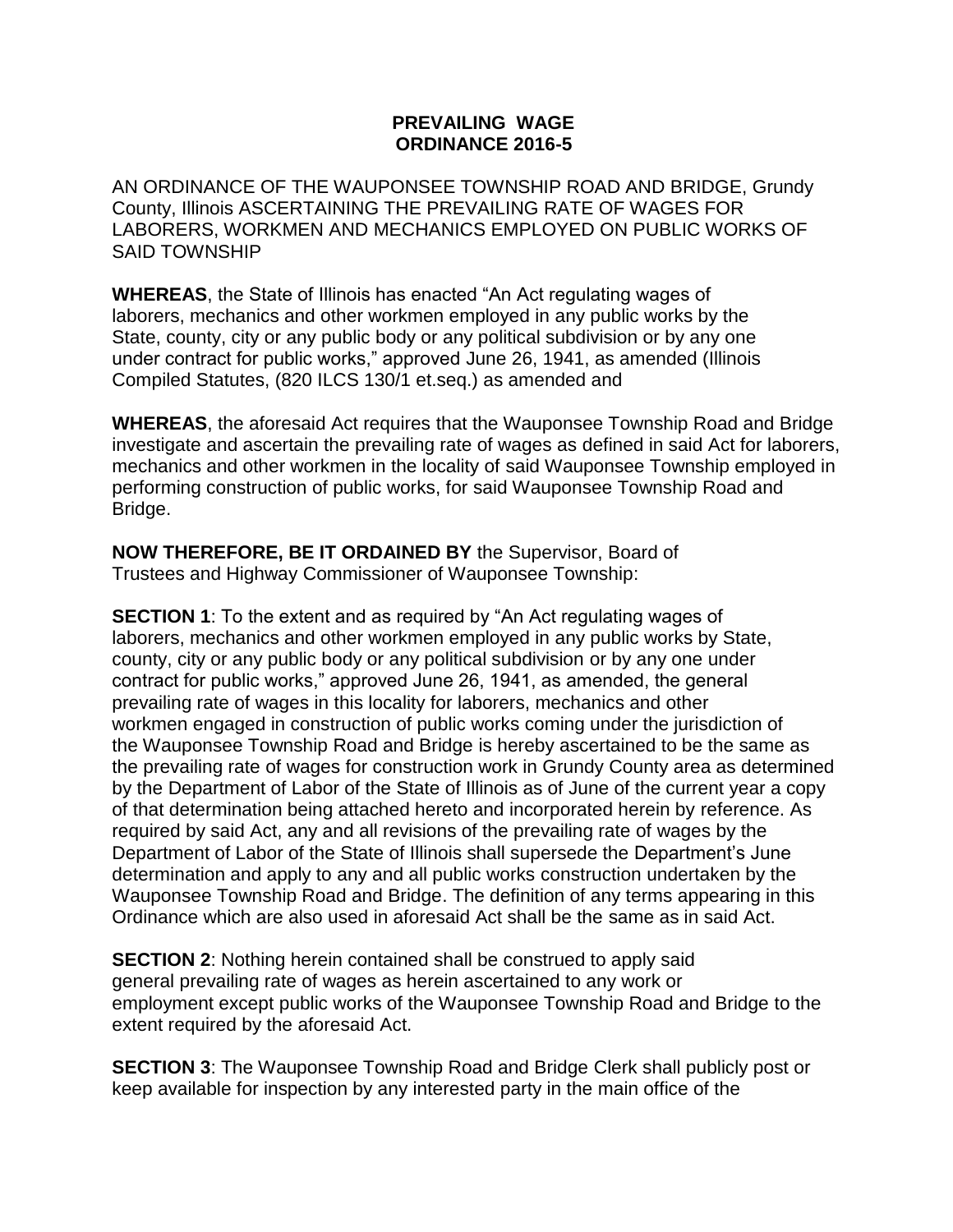Wauponsee Township Road and Bridge this determination or any revisions of such prevailing rate of wage. A copy of this determination or of the current revised determination of prevailing rate of wages then in effect shall be attached to all contract specifications.

**SECTION 4**: The Wauponsee Township Road and Bridge Clerk shall mail a copy of this determination to any employer, and to any association of employers and to any person or association of employers who have filed their names and addresses, requesting copies of any determination stating the particular rates and the particular class of workers whose wages will be affected by such rates.

**SECTION 5:** The Wauponsee Township Road and Bridge Clerk shall promptly file a certified copy of this Ordinance with the Illinois Department of Labor.

**SECTION 6:** The Wauponsee Township Road and Bridge Clerk shall cause to be published in a newspaper of general circulation within the area a notice that this Ordinance has been adopted and such publication shall constitute notice that the determination is effective and that this is the determination of this public body.

PASSED THIS 8<sup>th</sup> day of June, 2016.

APPROVED:

\_\_\_\_\_\_\_\_\_\_\_\_\_\_\_\_\_\_\_\_\_\_\_ Steve Fannin Wauponsee Township Supervisor

Mark Doerfler Wauponsee Road Commissioner

\_\_\_\_\_\_\_\_\_\_\_\_\_\_\_\_\_\_\_\_\_\_\_

ATTEST:

Charles Sargent Wauponsee Township Clerk

\_\_\_\_\_\_\_\_\_\_\_\_\_\_\_\_\_\_\_\_\_